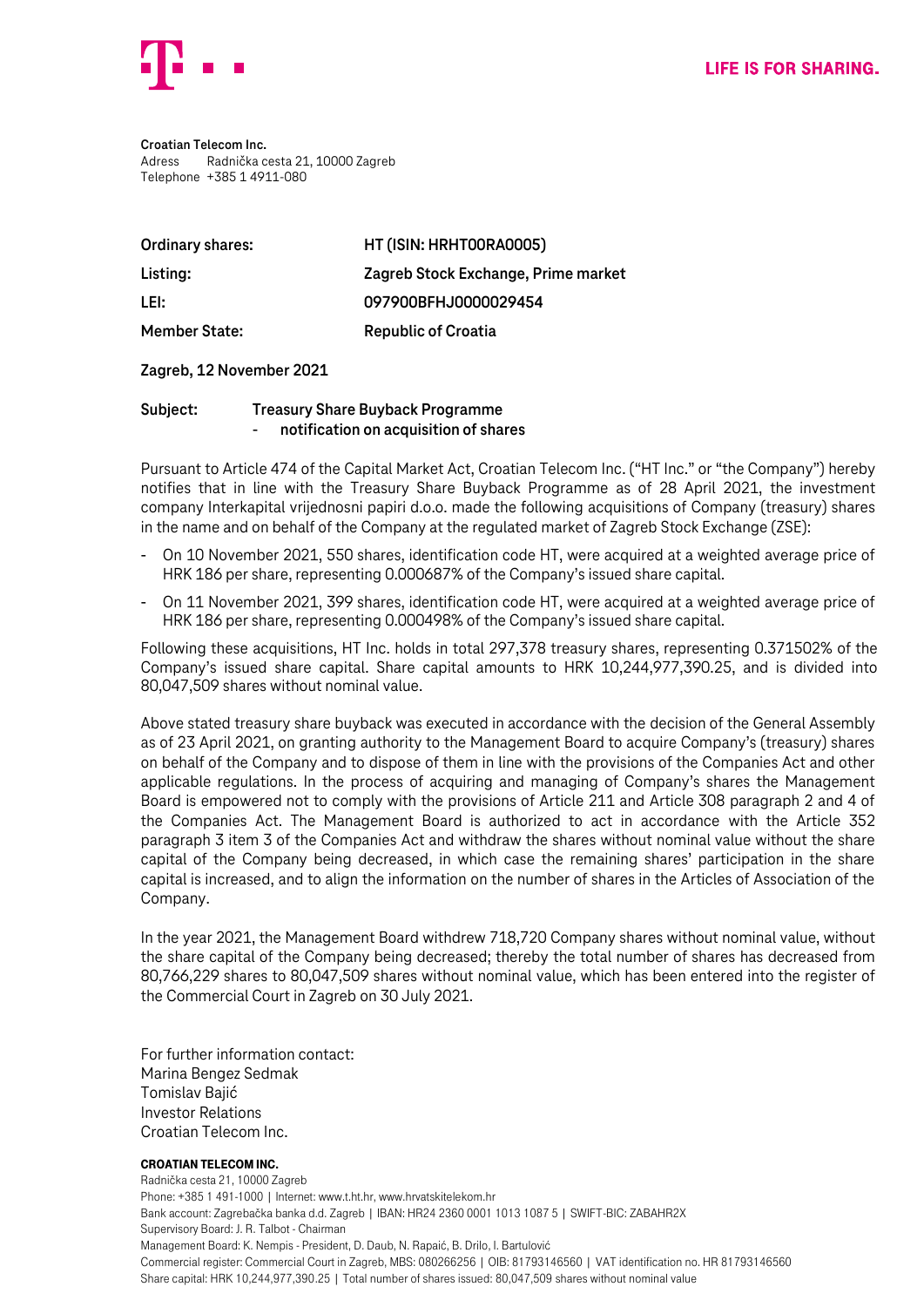**INTERKAPITAL vrijednosni papiri d.o.o.**

**Template for notification on acquisition of shares identification code HT, in the name and on behalf of Hrvatski Telekom d.d.**

|                                        | Details of the legal entity filing out the template                                                        |                                                                                                               |                       |  |  |
|----------------------------------------|------------------------------------------------------------------------------------------------------------|---------------------------------------------------------------------------------------------------------------|-----------------------|--|--|
|                                        | INTERKAPITAL vrijednosni papiri d.o.o. za poslovanje vrijednosnim papirima                                 |                                                                                                               |                       |  |  |
|                                        | Registered seat: Zagreb, Masarykova 1                                                                      |                                                                                                               |                       |  |  |
|                                        | OIB: 68481874507                                                                                           |                                                                                                               |                       |  |  |
|                                        | MBS: 080420080                                                                                             |                                                                                                               |                       |  |  |
|                                        | Competent Court: Commercial Court in Zagreb                                                                |                                                                                                               |                       |  |  |
| 2                                      | Reason for the notification                                                                                |                                                                                                               |                       |  |  |
| a)                                     |                                                                                                            | Acquisition of shares identification code HT, in the name and on behalf of Hrvatski Telekom d.d., pursuant to |                       |  |  |
|                                        |                                                                                                            | Contract on Brokerage Services, for the purpose of execution of the Treasury Share Buyback Program            |                       |  |  |
|                                        | b) Initial notification                                                                                    | <b>INITIAL NOTIFICATION</b>                                                                                   |                       |  |  |
| 3                                      | /Amendment<br>Details of the issuer                                                                        |                                                                                                               |                       |  |  |
| a)                                     | Name                                                                                                       |                                                                                                               |                       |  |  |
| b)                                     | LEI                                                                                                        | 097900BFHJ0000029454                                                                                          | Hrvatski Telekom d.d. |  |  |
| 4                                      | Details of the transaction(s): section to be repeated for each date and each place where transactions have |                                                                                                               |                       |  |  |
|                                        | been conducted                                                                                             |                                                                                                               |                       |  |  |
| a) Description of the financial Shares |                                                                                                            |                                                                                                               |                       |  |  |
|                                        | instrument, type of                                                                                        |                                                                                                               |                       |  |  |
|                                        | instrument<br>Ordinary shares of the issuer Hrvatski Telekom d.d.                                          |                                                                                                               |                       |  |  |
|                                        | Identification code                                                                                        | Identification code: HT                                                                                       |                       |  |  |
|                                        |                                                                                                            |                                                                                                               |                       |  |  |
|                                        |                                                                                                            | ISIN: HRHTOORAOOO5                                                                                            |                       |  |  |
| lb)                                    | Nature of the transaction                                                                                  | Acquisition of shares                                                                                         |                       |  |  |
|                                        | c) $Price(s)$ and volume $(s)$                                                                             | Price(s)                                                                                                      | Volume(s)             |  |  |
|                                        |                                                                                                            |                                                                                                               |                       |  |  |
|                                        |                                                                                                            | 186,00                                                                                                        | 18                    |  |  |
|                                        |                                                                                                            | 186,00                                                                                                        | 20                    |  |  |
|                                        |                                                                                                            | 186,00                                                                                                        | 44                    |  |  |
|                                        |                                                                                                            | 186,00                                                                                                        | 33                    |  |  |
|                                        |                                                                                                            |                                                                                                               |                       |  |  |
|                                        |                                                                                                            | 186,00                                                                                                        | 11<br>63              |  |  |
|                                        |                                                                                                            | 186,00                                                                                                        | 90                    |  |  |
|                                        |                                                                                                            | 186,00                                                                                                        |                       |  |  |
|                                        |                                                                                                            | 186,00                                                                                                        | 208                   |  |  |
|                                        |                                                                                                            | 186,00                                                                                                        | 63                    |  |  |
|                                        | d) Aggregated information<br>Aggregated volume                                                             | Aggregated volume: 550                                                                                        |                       |  |  |
|                                        | Price                                                                                                      | Price: 186,00                                                                                                 |                       |  |  |
| le J                                   | Date of the transaction                                                                                    | 2021-11-10                                                                                                    |                       |  |  |